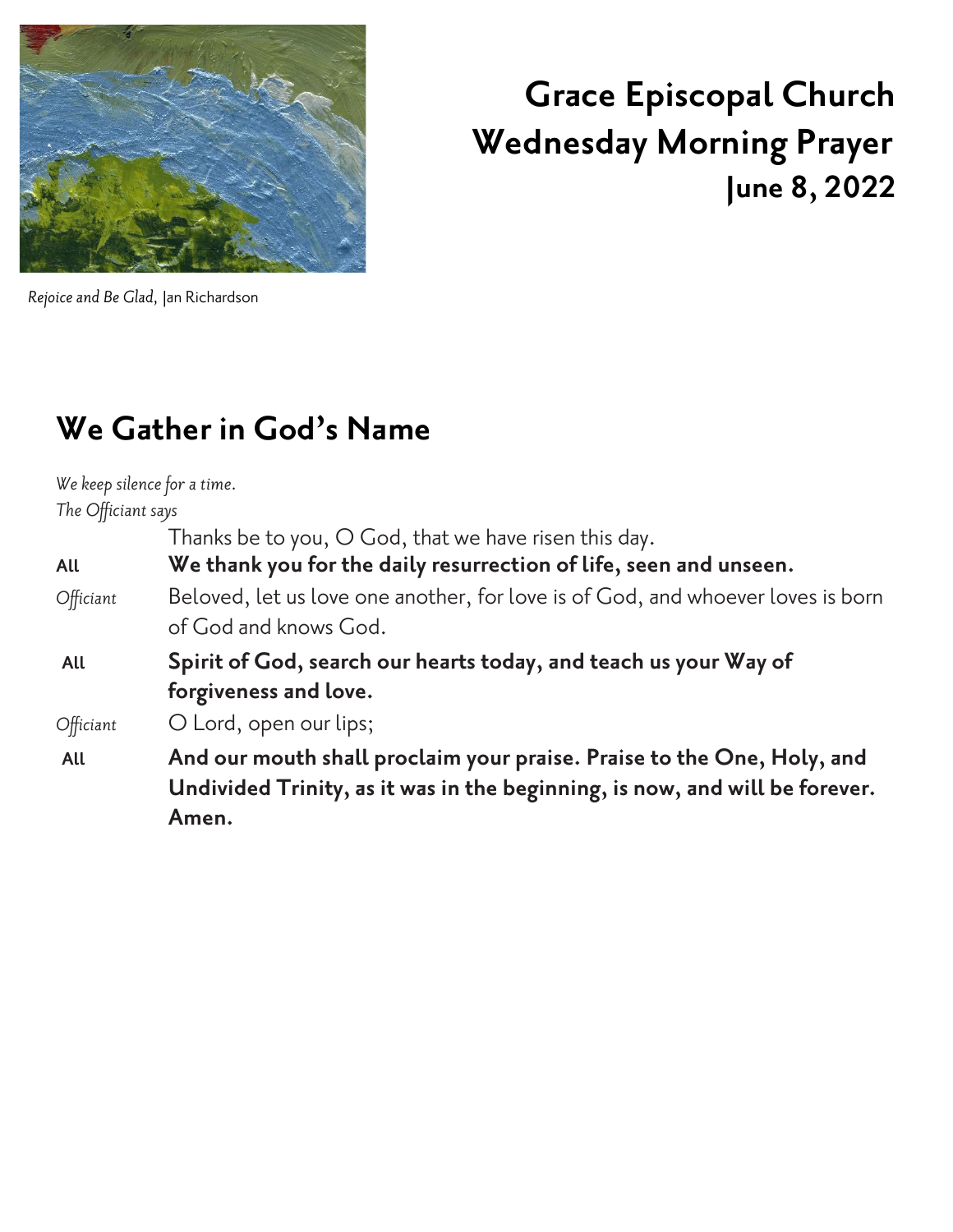# **We Proclaim and Respond to God's Word**

# **Psalm | 8**

O Lord our Governor, how exalted is your Name in all the world! **Out of the mouths of infants and children your majesty is praised above the heavens.** You have set up a stronghold against your adversaries, to quell the enemy and the avenger. **When I consider your heavens, the work of your fingers, the moon and the stars you have set in their courses,** What is man that you should be mindful of him? the son of man that you should seek him out? **You have made him but little lower than the angels; you adorn him with glory and honor;** You give him mastery over the works of your hands; you put all things under his feet: **All sheep and oxen, even the wild beasts of the field,** The birds of the air, the fish of the sea, and whatsoever walks in the paths of the sea.

#### **O Lord our Governor,**

**how exalted is your Name in all the world!**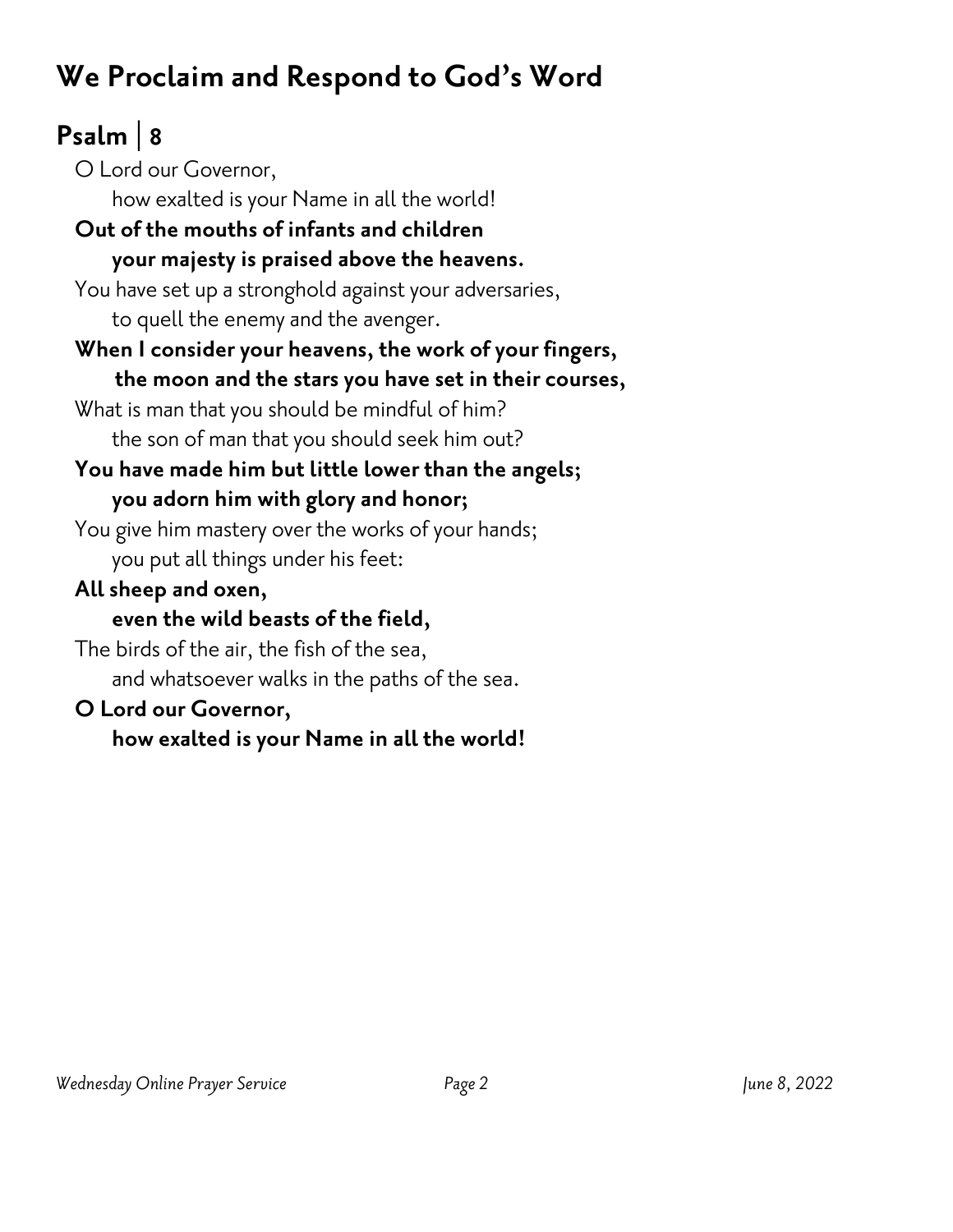#### **First Reading |** Proverbs 8:1-4, 22-31

A reading from Proverbs. Does not wisdom call, and does not understanding raise her voice? On the heights, beside the way, at the crossroads she takes her stand; beside the gates in front of the town, at the entrance of the portals she cries out: "To you, O people, I call, and my cry is to all that live. The Lord created me at the beginning of his work, the first of his acts of long ago. Ages ago I was set up, at the first, before the beginning of the earth. When there were no depths I was brought forth, when there were no springs abounding with water. Before the mountains had been shaped, before the hills, I was brought forth- when he had not yet made earth and fields, or the world's first bits of soil. When he established the heavens, I was there, when he drew a circle on the face of the deep, when he made firm the skies above, when he established the fountains of the deep, when he assigned to the sea its limit, so that the waters might not transgress his command, when he marked out the foundations of the earth, then I was beside him, like a master worker; and I was daily his delight, rejoicing before him always, rejoicing in his inhabited world and delighting in the human race."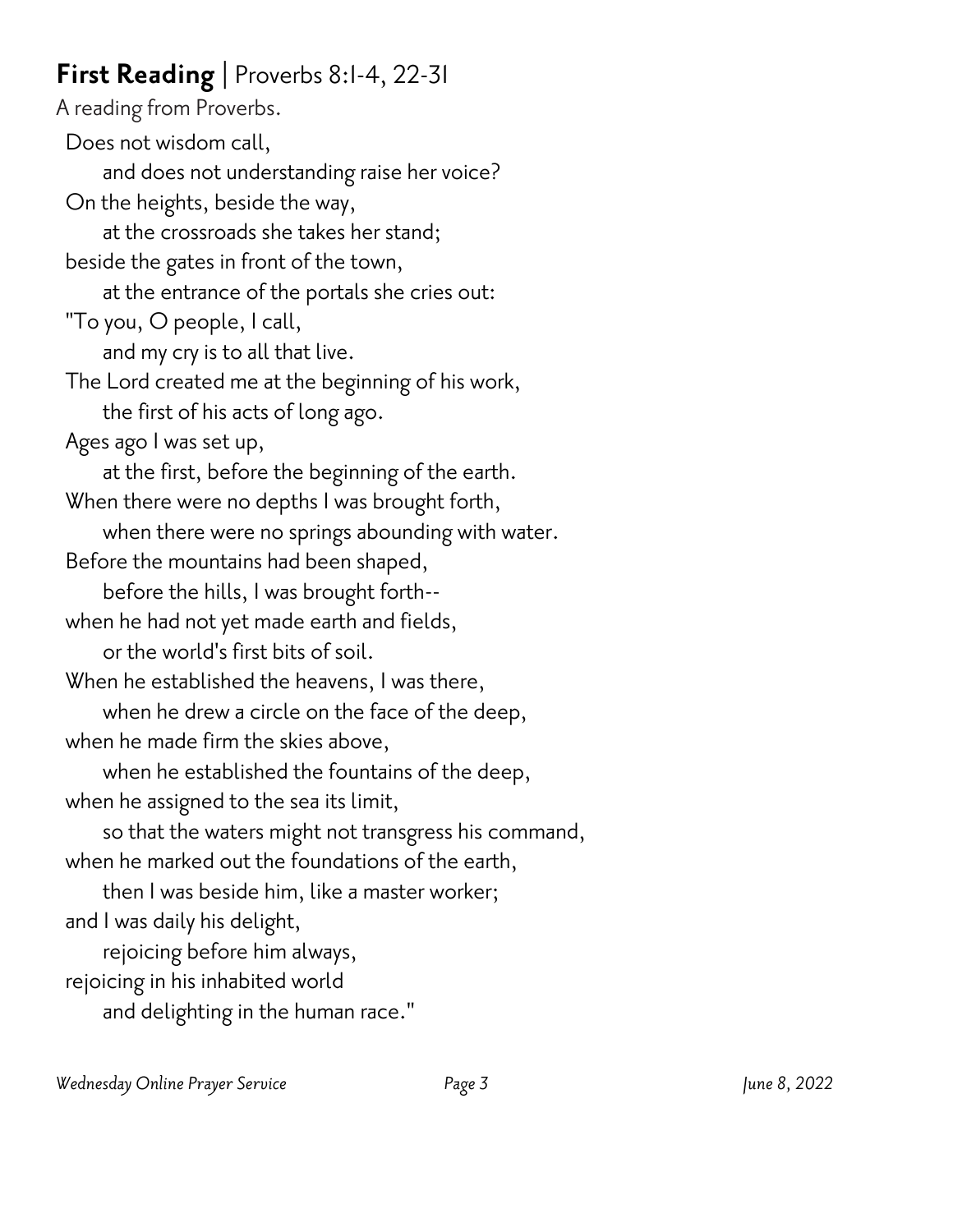*After the reading, the Reader will say*

Holy Wisdom, Holy Word.

**All Thanks be to God.**

### **Second Reading |** Romans 5:1-5

A reading from Romans.

Since we are justified by faith, we have peace with God through our Lord Jesus Christ, through whom we have obtained access to this grace in which we stand; and we boast in our hope of sharing the glory of God. And not only that, but we also boast in our sufferings, knowing that suffering produces endurance, and endurance produces character, and character produces hope, and hope does not disappoint us, because God's love has been poured into our hearts through the Holy Spirit that has been given to us.

*After the reading, the Reader will say*

Holy Wisdom, Holy Word.

**All Thanks be to God.**

### **Gospel |** John 16:12-15

Officiant A reading from the Gospel according to John.

Jesus said to the disciples, "I still have many things to say to you, but you cannot bear them now. When the Spirit of truth comes, he will guide you into all the truth; for he will not speak on his own, but will speak whatever he hears, and he will declare to you the things that are to come. He will glorify me, because he will take what is mine and declare it to you. All that the Father has is mine. For this reason I said that he will take what is mine and declare it to you."

Officiant Holy Wisdom, Holy Word. **All Thanks be to God.**

## **Homily or Reflection**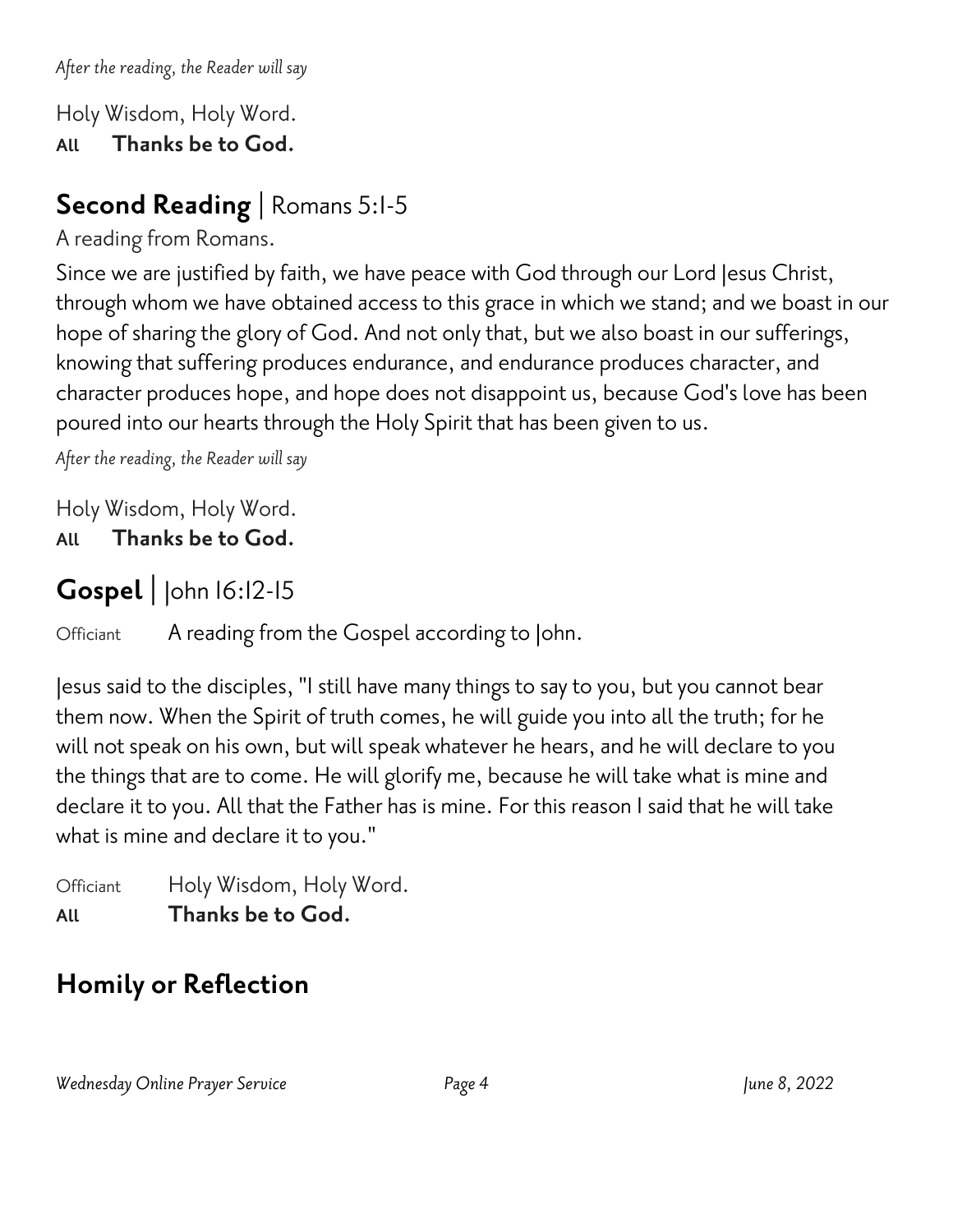#### **We Pray for the World and All People**



Let us rest quietly in the presence of God. *We gather our hearts in silent prayer.*

Let us give thanks for God's blessings. *We offer prayers of thanksgiving.*

Let us rejoice with those who rejoice. *We offer prayers of praise.*

Let us confront ourselves with honesty. *We offer prayers of confession.*

Let us intercede for the whole world. *We offer prayers for all people.*

Let us pray for those closest to our hearts. *We pray for those in our parish family.*

Let us rest quietly in the presence of God. *We gather our hearts in silent prayer.*